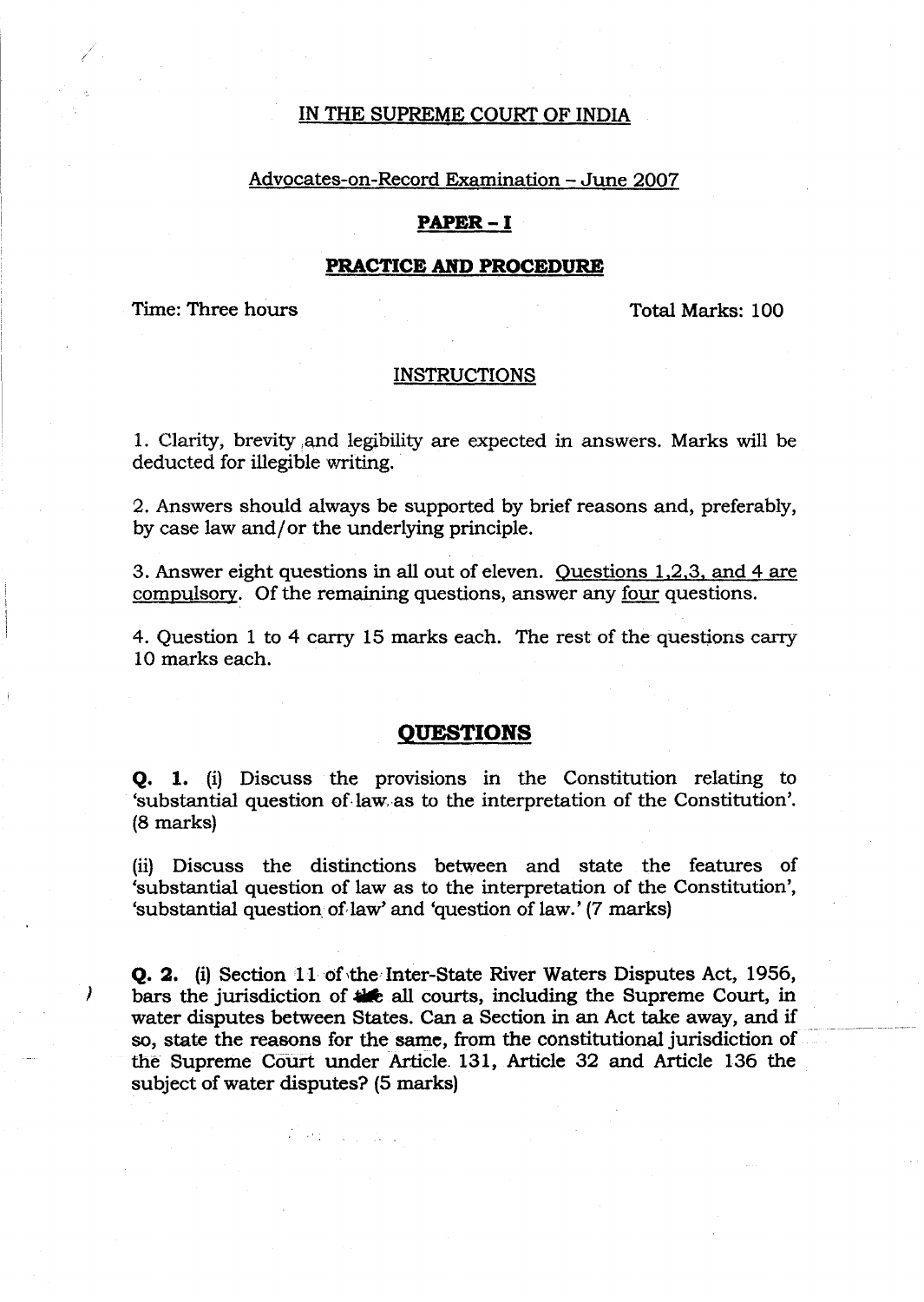(ii) Can Article 136 be invoked against an interim award of a Water Disputes Tribunal and if so, on what grounds? (5 marks) .

(iii) Can a Presidential Reference be made under Article 143 in respect of a legislation passed by a State with respect to the waters of an inter-State river, which legislation prejudicially affects the rights of another State to the said waters? (5 marks)

**Q. 3.** (i) Does a High Court judgment or order merge in an order made on a Petition for Special Leave under Article 136? Give reasons.( 3 marks)

(ii) Does a summary dismissal by a non-speaking order of a Petition for Special Leave against a judgment or order of the High Court amount to approval or affirmance thereof? Give reasons. (3 marks)

(iii) While the Petition for Special leave is pending or after it has been dismissed by the Supreme Court, is it open to the High court to review its own judgment or order? Give reasons. (3 marks)

(iv) Does a non-speaking order dismissing a Petition for Special Leave constitute res-judicata? Give reasons. (3 marks)

(v) What is the difference between the· doctrines of stare decisis and res judicata as regards the binding nature of judgments. Give reasons. (3 marks)

which **Q. 4.** (i) What are the courts and tribunals excluded, by the Constitution from- the purview of the power of the Supreme Court to grant special leave under Article 136 against the decision of any court or tribunal in the territory of India? (3 marks)

I

(ii) Which are the classes of persons whose fundamental rights may constitutionally be restricted or modified and for what purpose? (3 marks)

(iii) What is the effect on fundamental rights when martial law is in force in any area? (3 marks)

(iv) What is martial law and what is a Court-martial? Which provisions of the Constitution refer to them? (3 marks)

**SHAPWERE**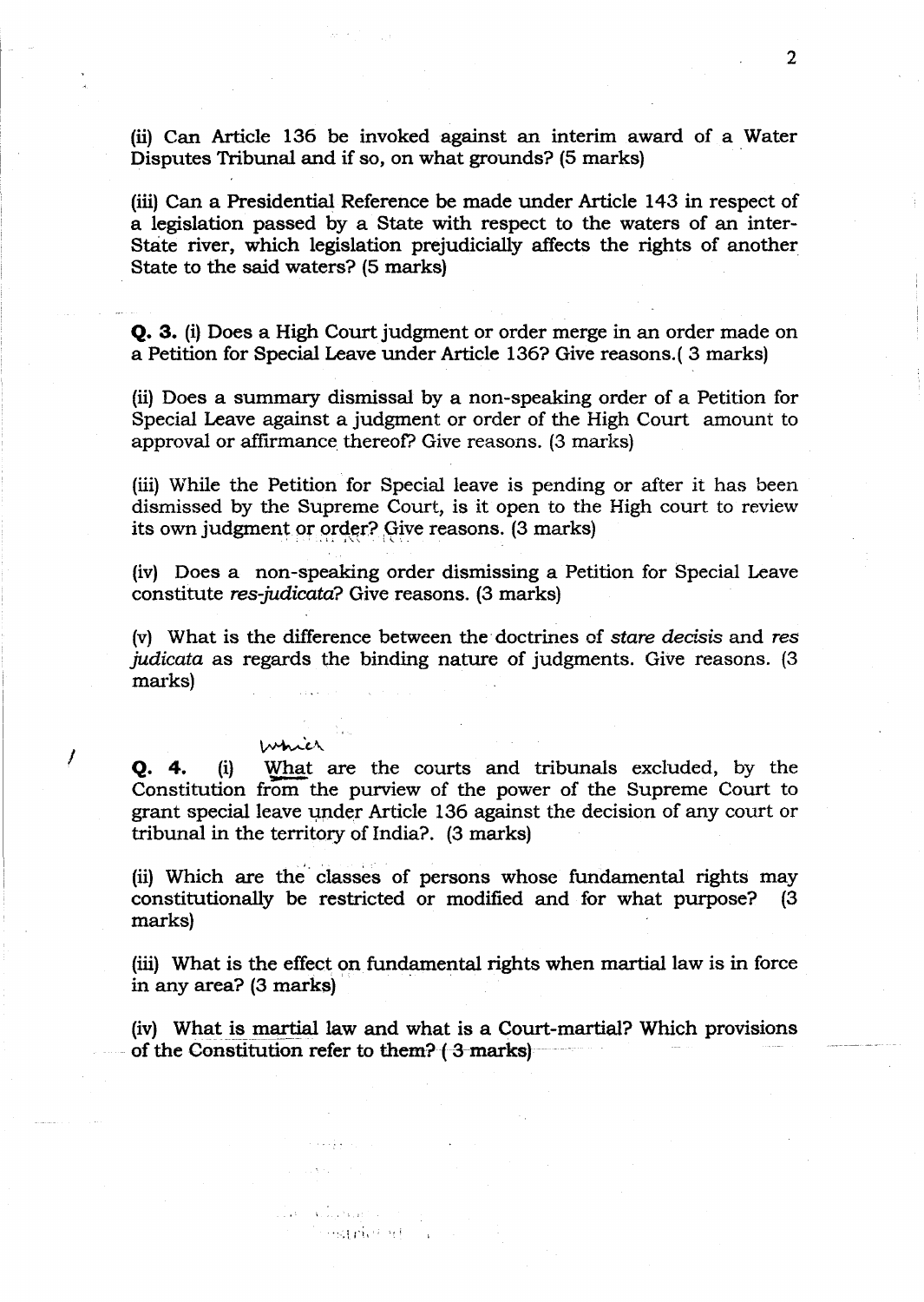(v) What is the effect on enforceability of all or any of the fundamental rights guaranteed by Part III by virtue of Articles 358 and 359 of the Constitution when an Emergency is proclaimed under Article 352? ( 3 marks)

**Q.5.** (i) Does the Constitution expressly or impliedly empower the Supreme Court to overrule its own decisions? Is the power to overrule traceable to Article 137 read with Order XL (Review) of the Rules or Articles 141, 129, 142 read with Order VII Rule 2 (Reference to larger Benches)? Give reasons. (5 marks)

(ii) Is the Supreme Court included in "all courts" in Article 141 which provides that the law declared by the Supreme Court shall be binding on all courts? Why is adherence to precedents considered important in our system of administration of justice?(5 marks)

**Q.** 6. (i) Discuss the nature of disputes that may be entertained under Article 131 and those that may not be so entertained. Can such a suit be heard and decided by a bench of less than five Hon'ble Judges? Is there a period of limitation prescribed for suits under Article 131 under the Constitution, the Limitation Act, 1961, or the Supreme Court Rules 1966? Give reasons for your answer. (5 marks)

(ii) Discuss the provisions of the Constitution and the Rules relating to execution of decrees of the Supreme Court and the duty of civil and judicial authorities to act in aid of the Supreme Court. Are the Armed Forces under such a duty? (5 marks)

ion of less is

**Q. 7.** (i) Does a petition under Article 32 lie to challenge a judicial order of the Supreme Court or High Court? Does a second review petition lie? Is an interim order of stay amenable to the review jurisdiction or it can be recalled or vacated upon an LA. filed for the purpose? Give reasons. (5 marks) alban pr

:1,641666 (ii) What are the grounds and requirements of a curative petition which may be filed "in the rarest of rare" cases for relief ex debito justitiae? (5) marks)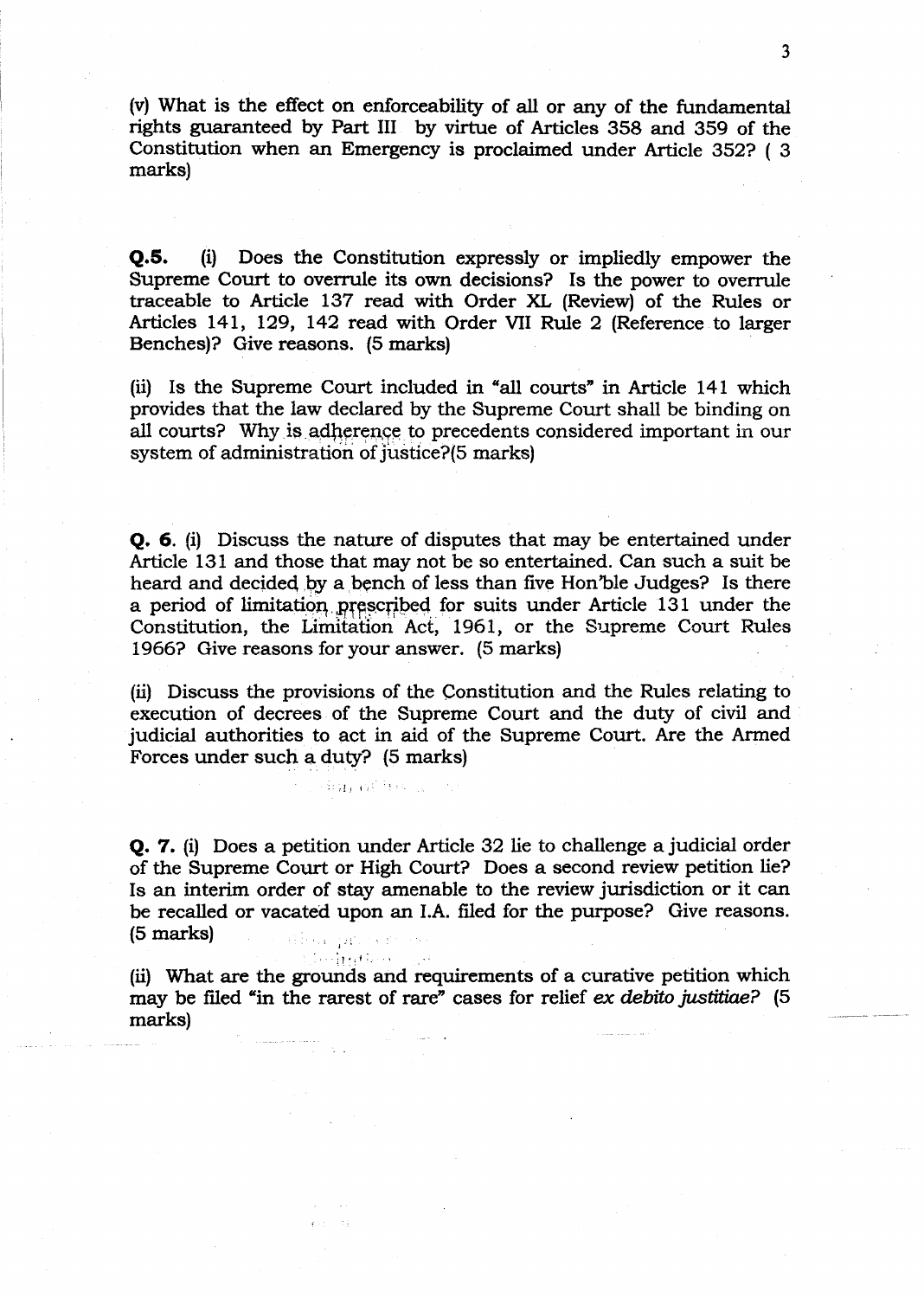**Q. 8.** (i) What are the grounds of review in civil and criminal matters? (3 marks)

(ii) What is the practice when a Two Judges Bench differs from a decision rendered by another Bench of Two, Three or Five Judges? (2 marks)

(iii) State the grounds on which a party may move the Court and the procedure to be followed:

(a) if an appeal is dismissed in default of appearance:

(b) if an appeal is heard ex parte and judgment is pronounced;

( c) if an appeal is dismissed after hearing both sides;

(d) if a review petition has been dismissed either by circulation or hearing.  $(5 \text{ marks for (iii)}(a) \text{ to } (d))$ 

**Q. 9.** State briefly the salient features of any *two* of the following:

(i) Rules regarding.Plaints under Article 131. (5 marks)

a: Heritan, ne

and a health more

(ii) Rules regarding Applications under Article 139 A (1) and (2).(5 marks)

(iii) Rules regarding Appeals under the Advocates Act, 1961. (5 marks)

(iv) Rules regarding transfer of criminal proceedings under Section 406, Criminal Procedure Code, 1973. (5 marks)

**Q. 10.** Are the Rules, or any of them, framed under Article 145 subject to any law that may be made by Parliament; are they subject to approval of the President or the Chief Justice; and are they open to challenge on the ground of violation of fundamental rights including the fundamental right under Article 32? Give reasons. (5 marks)

(ii) Are the C.P.C. and Cr.P.C. applicable to proceedings in the Supreme Court under the civil appellate or criminal appellate jurisdiction or the original civil and writ jurisdiction? Give reasons. (5 marks)

T. Yoocals assigned the com-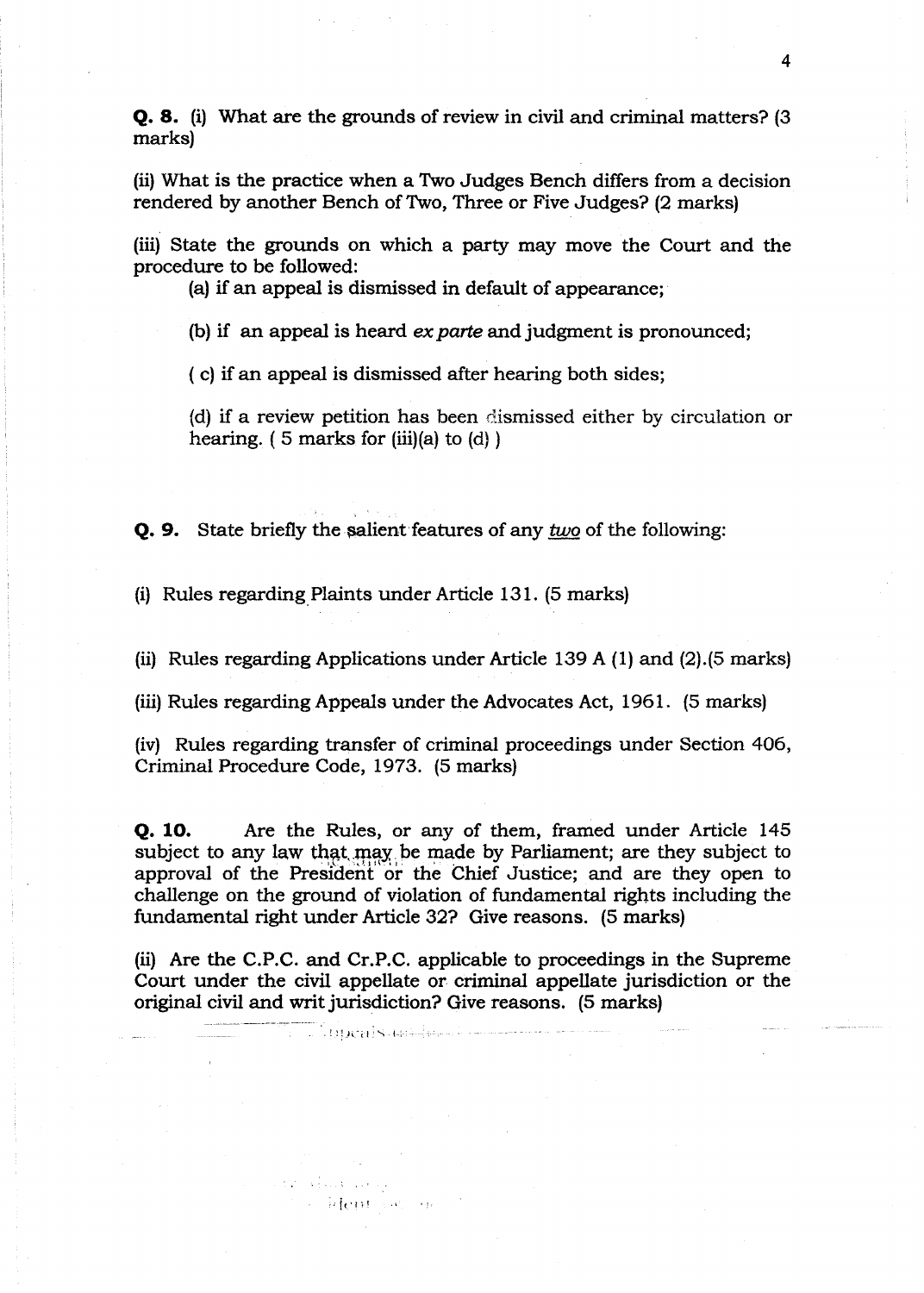**Q. 11.** (i) What are the powers of a learned Single Judge of the Supreme Court under the Rules? (7 marks)

(ii) An interlocutory application is filed in a matter required by Article 145(3) to be heard and decided by a Bench of not less than five Judges. Must such LA. be placed for orders before the Five Judges Bench? Can an LA. for interim relief be filed in a Presidential reference under Article 143? Give reasons. (3 marks)

**\*\*\*\*\*\*\***

 $\ddotsc$  $\sim$   $\sim$ 

 $\sim 10^{-1}$ 

 $\sim$  $+$   $+$   $\mu$  $\mu$  $\alpha$  $\alpha$ si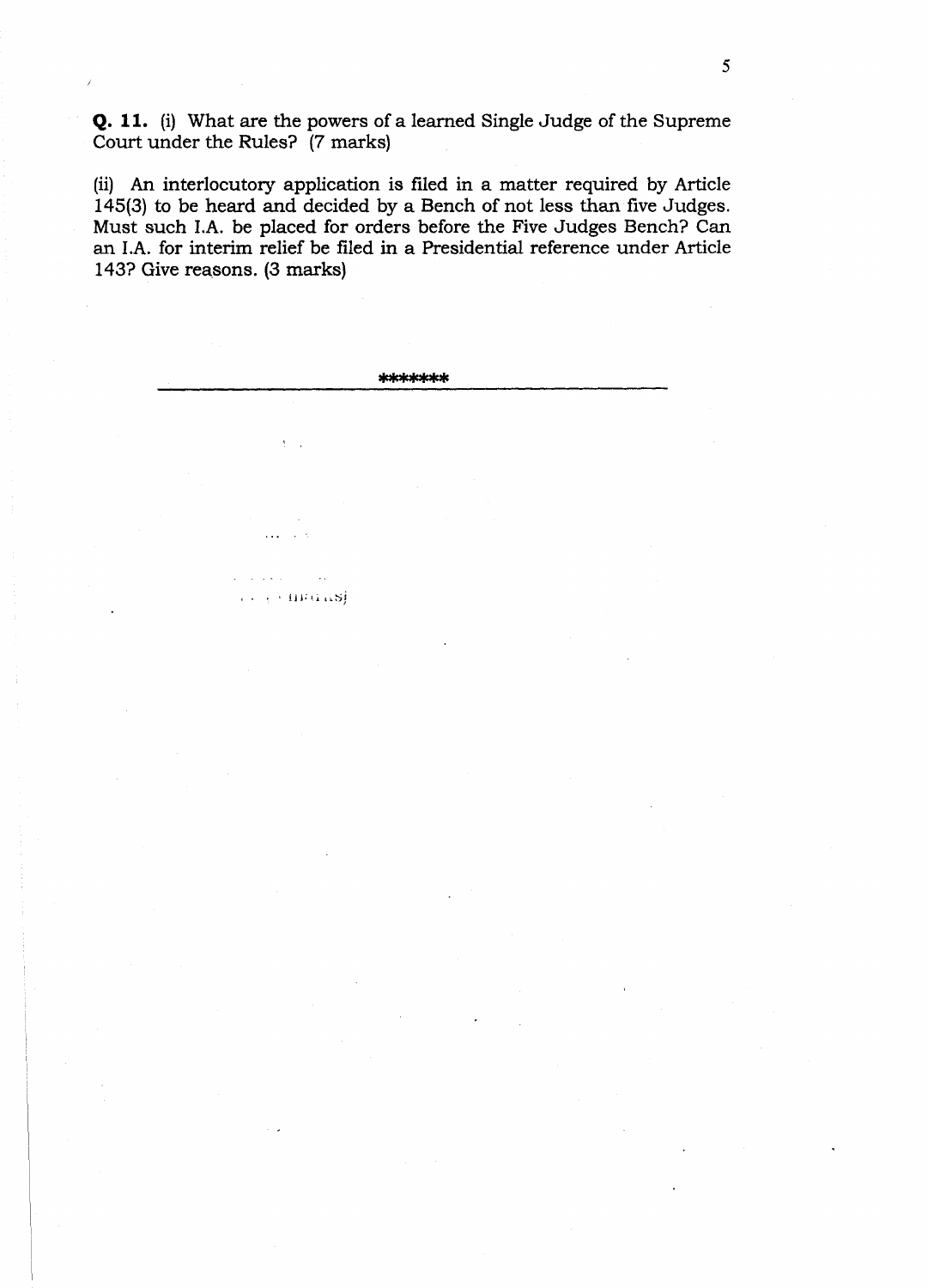#### **SUPREME COURT OF INDIA ADVOCATE OK RECORD EXAMDlATlOIf** JUKE 2007

#### **PAPER - D DRAFTIIfGG**

Time: 3 Hrs.

Total Marks: 100

#### Note of Instructions:

- \_1. Please read the question carefully.
- 2. Please attempt all the questions
- 3. Each question carries equal marks
- 4. You may use assumed names, dates and other details within the framework of the question.
- 1. The State of Andhra Pradesh approaches you with a grievance that by the impugned judgment the High Court. of Andhra Pradesh has quashed the FIR filed by Prohibition and Excise Officers alleging commission of offences under the Andhra Pradesh Excise Act, 1968 and the Andhra Pradesh Prohibition Act, 1995. In all the cases the allegation was that the accused concerned was either transporting or storing black jaggery/molasses for the purpose of manufacturing illicit distilled liquor or was an abettor so far as the offence of manufacturing illicit liquor is concerned. On being moved by application under Section 482 of the Code of Criminal Procedure, 1973 by the accused concerned for quashing the FIR, the High Court accepted the plea holding that there was no material to show that the seized articles were intended to be used for manufacturing of illicit distilled liquor. Accordingly, the FIR in each case was quashed. Your client suggests that the adequacy of material already in existence or which could have been collected during investigation and their relevance is essentially a matter of trial. The High Court was not therefore justified in quashing the FIR. The exercise of power under Section 482 of the Code, in the facts of the case, is clearly indefensible. Please draft a Petition for Special Leave to appeal without the list of dates with particular emphasis on Questions of Law and Grounds.
- 2. Mr. X approaches you with a grievance that a judgment has been pronounced by the Hon'ble Supreme Court which adversely affects his interest and that he was not even a party to the lis and also not served with the notice of proceedings. It is also brought to your notice that a review petition against the said judgment has already been dismissed. What remedy is available to Mr. X? What would be the nature of petition-which will be filed? What are the conditions which have to be satisfied before preferring such a petition? Please list out the conditions on which such petitions are to be preferred. What grounds are relevant grounds for such a petition and what are the steps to be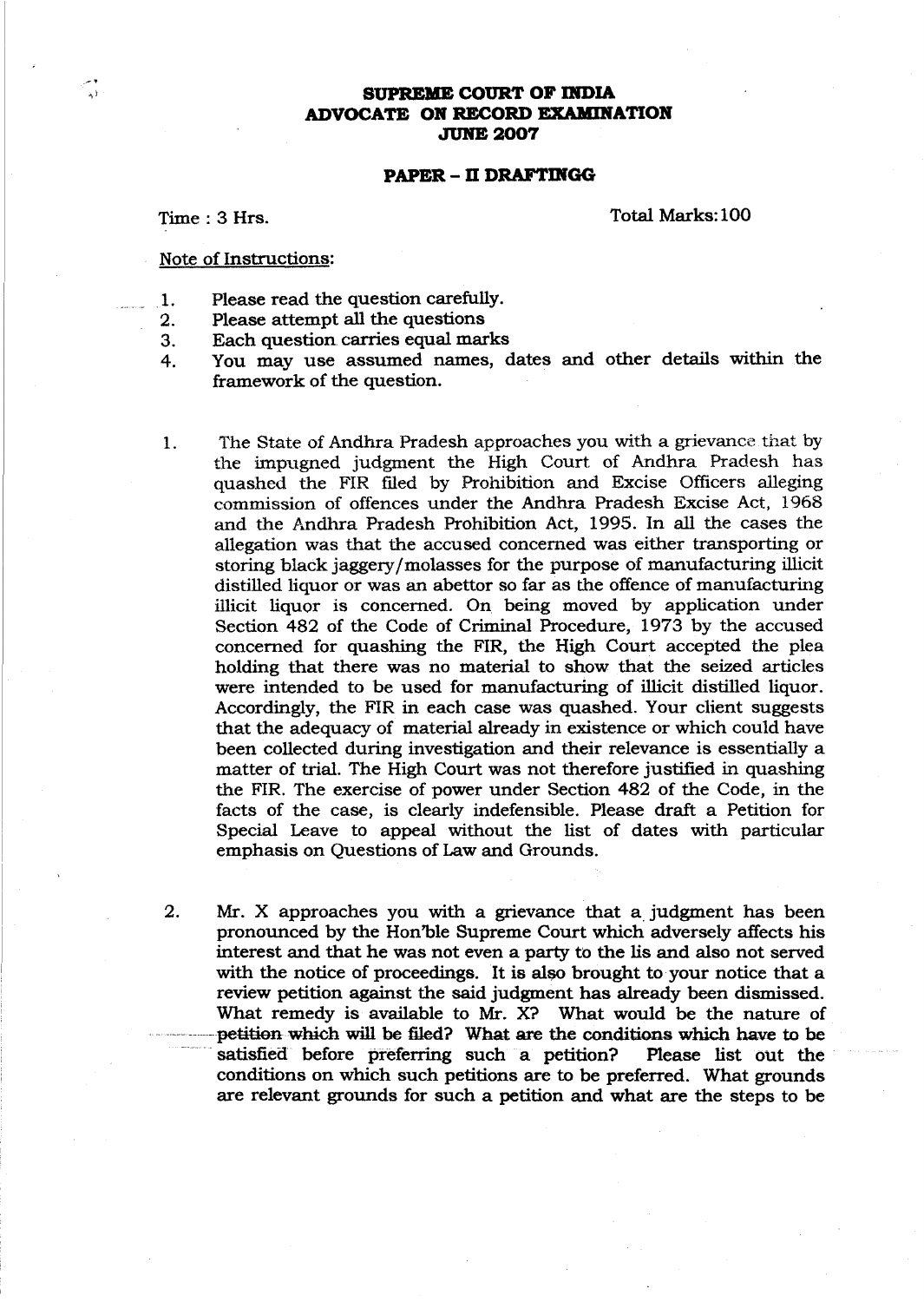taken before filing such a petition? What is the law which allows such a petition, please discuss the evolution of law in this regard. How will you make your petition maintainable, please answer this question with reference to recent development in case law as to the maintainability of such a petition.

- 3(a). Please indicate the remedy for any suit, appeal or other proceeding to be transferred from a High Court or other Civil Court in one State to a High Court or other Civil Court in any other State. Similarly, please also indicate the suitable remedy for any particular case or appeal to be transferred from one High Court to another High Court or from a Criminal Court subordinate to one High Court to another Criminal Court of equal or superior jurisdiction subordinate to another High Court. What could be the grounds germane to the abovesaid transfer petitions?
- 3(b). In what circumstances the cases pending before one or more High Courts and the Supreme Court could be transferred to the Supreme Court. Please indication the relevant provisions of law including the provisions of Supreme Court Rules in this regard.
- 4. One of the parties to an agreement, which has an arbitration clause, approaches you. He states that the dispute between the parties under the agreement was to be fmally resolved by Arbitrators under the Rules of UNCITRAL. Article 5 of UNCITRAL relates to composition of the Arbitral Tribunal and provides that if the parties have not previously agreed to the number of Arbitrators, and if within fifteen days after the receipt by the Respondent of notice for arbitration the parties had not agreed that there should be only one Arbitrator, three Arbitrators should be appointed. One X Inc. through its advocate served a notice and called upon your client to appoint an Arbitrator but no appointment was made by our client. An application was made by X Inc. to Hon'ble the Chief Justice of India for appointment of an Arbitrator under sub-section (6) of Section 11 of the Arbitration and Conciliation Act, 1996 and as a nominee of Hon'ble the Chief Justice of India, a learned Single Judge of the Supreme Court, by an order dated 31st January, 2006, allowed the application and appointed a retired Judge of the High Court as the Sole Arbitrator. It is brought to your notice that as per UNCITRAL model, three Arbitrators ought to have been appointed. What remedies are available to your client against the order of learned Single Judge of the Hon'ble Supreme 'Court? What would be the appropriate pleading in this regard? State the legal position as to maintainability with reference to case law and also draft a suitable pleading for your client.
- 

5. RMI Ltd. (RMIL) approaches you. It brings to your notice that it has an agreement with ITE Ltd (ITEL). ITEL has a lease of the land situated at Plot No. F-32, Sector 55, Noida from New Okhla Industrial Development Authority for a period of 90 years. ITEL wanted to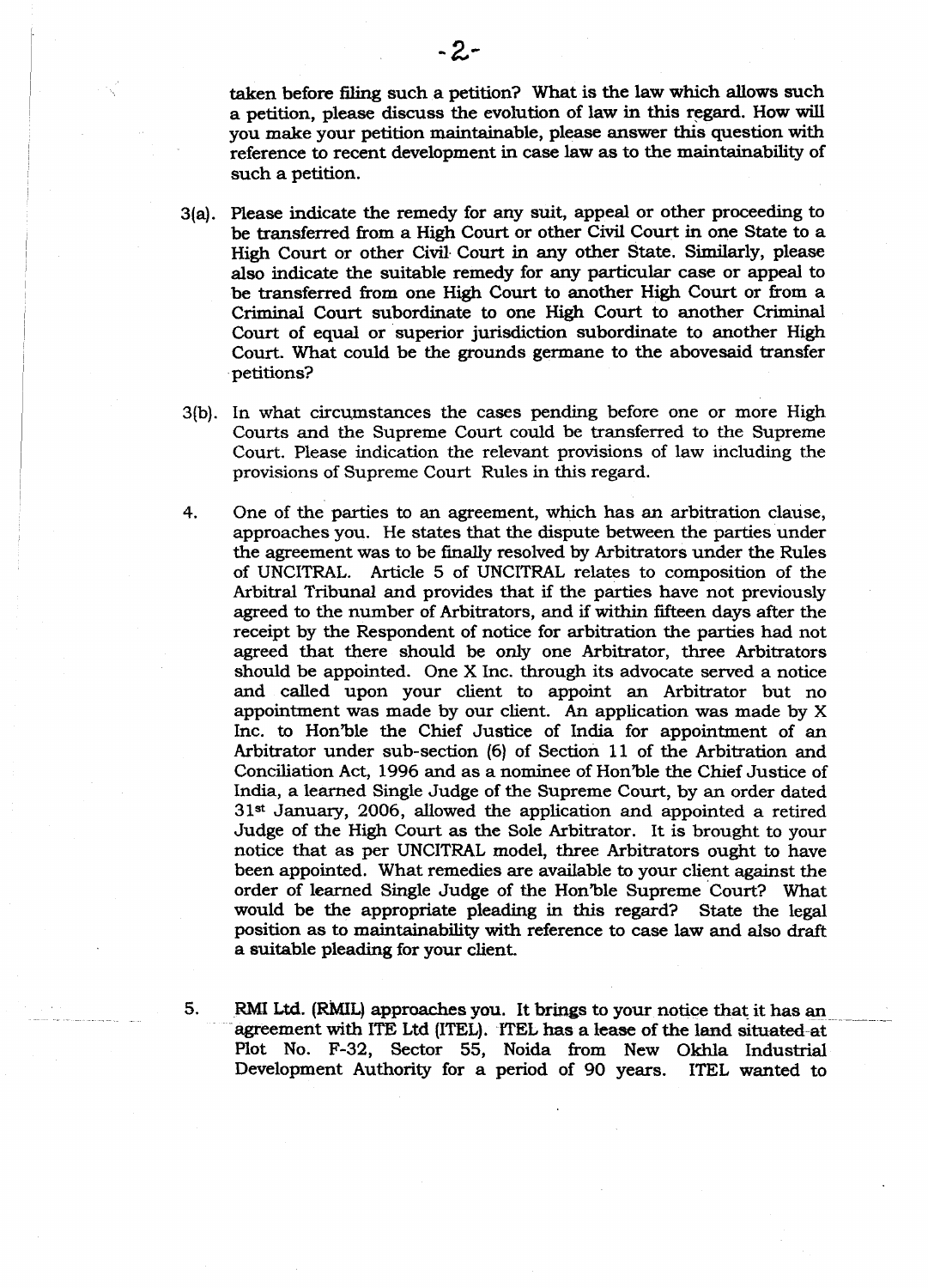construct and develop an exhibition centre on the said land. There were negotiations between RMIL and ITEL as a result of which an .exclusive management agreement was arrived at. The said agreement was signed by the Director of ITEL for and on behalf of ITEL. Under the said agreement, RMIL was granted exclusive rights to manage the said plot of land for a period of ten years from the date of possession being handed over to it. Clause 8.1 of the agreement provided for arbitration in the following terms:

"8.1 Arbitration: Any dispute, controversy or claim arising out of or in relation to this exclusive Management Agreement shall be settled by a panel of three arbitrators (the 'arbitration panel') in accordance with the provisions of the Arbitration and Conciliation Act, 1996. ITEL and RMIL shall appoint one arbitrator each and such arbitrators shall, within seven days of their appointment, designate a third person to act as the chairman and the presiding arbitrator. The arbitral proceedings shall take place in Delhi and shall be conducted in the English language. Any such dispute, controversy or claim submitted for arbitration shall be considered a commercial dispute arising under the Arbitration and Conciliation Act, 1996. The award of the arbitration panel shall be a reasoned one, and shall be final and binding on the parties."

Certain disputes had arisen between the parties as a result of which on 16.3.2005 RMIL filed an application under Section 9 of the Arbitration and Conciliation Act, 1996 before the High Court of. Delhi and obtained an order directing ITEL to maintain status quo with regard to possession and title of the said plot of land. On 8.4.2005, RMIL sent a legal notice to ITEL invoking Clause 8.1 of the said agreement. On 4.5.2005, ITEL replied to the said notice raising several contentions, inter alia, denying that there was any arbitration agreement in existence but, nonetheless, without prejudice, appointed Justice A.P. Goel, a retired Judge of the High Court as its nominee Arbitrator. The two Arbitrators were not in a position to arrive at a consensus about the Presiding Arbitrator.

It is also contended by ITEL that on 14.9.2004, in an extraordinary general meeting, the abovesaid management agreement has been repudiated or rendered ineffective. However, RMIL brings to your notice that one R. Sashua who is a major shareholder and Director of RMIL is also a major shareholder and Director of ITEL and had personal knowledge that no such extraordinary general meeting of ITEL was held on 14.9.2004.

RMIL approaches you for a suitable remedy before the Supreme Court. Please draft an appropriate pleading for RMIL.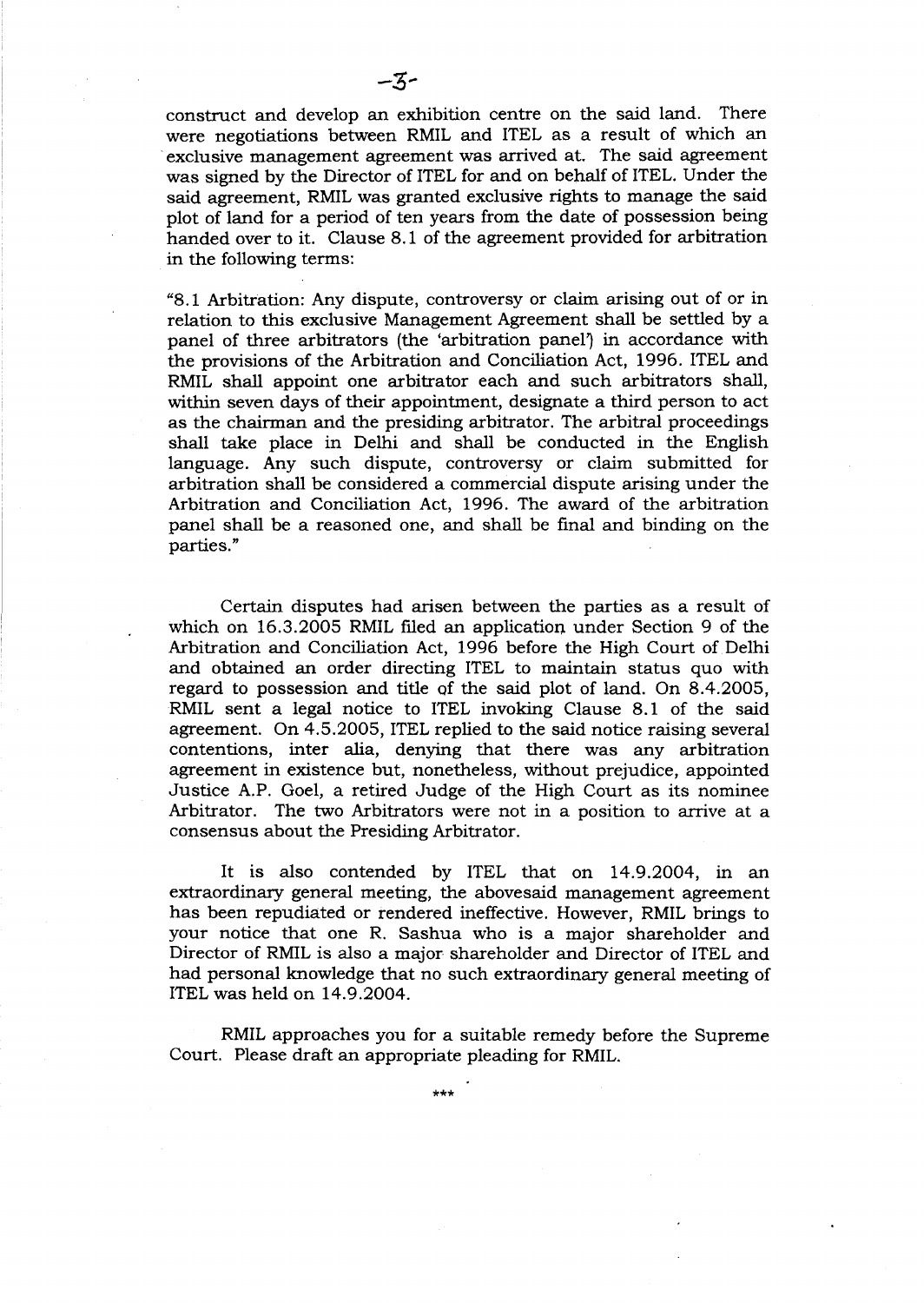# **SUPREME COURT OF INDIA** ADVOCATE-ON-RECORD EXAMINATION **JUNE 2007.** PART III-ACCOUNTS AND PROFESSIONAL ETHICS TIME ALLOTED: THREE HOURS **TOTAL MARKS: 100**

All questions are compulsory

"Depreciation is taken to Profit and Loss Account and depreciated asset is taken to the Balance Sheet." Is the statement correct? Explain. (15 marks)

Distinguish between:

a. Revenue and Capital expenditures;

b. Revenue and Capital receipts;

Trial Balance and Balance Sheet. (15 marks)  $\mathbf{C}$ .

3

 $\mathbf{1}$ 

 $\overline{2}$ 

Prepare Profit and Loss Account and Balance Sheet from the following trial balance as on 31-3-2007.

Depreciate ALL assets by 10% uniformly.

Expenses on books, if periodical, are revenue expenses and if textbooks, are capital expenses.

## TRIAL BALANCE AS ON MARCH 31, 2007.

Ledger heading

Debit Balance

Credit Balance

| Advance tax            | 75,000   |          |
|------------------------|----------|----------|
| Advances received      |          | 1,50,000 |
| Airconditioner         | 14,000   |          |
| Bank balance           | 12,000   |          |
| <b>Bank Commission</b> | 1,000    |          |
| Books (periodicals)    | 5,000    |          |
| Books (textbooks)      | 4,000    |          |
| <b>Building</b>        | 2,00,000 |          |
| Capital                |          | 50,000   |
| Car expenses           | 2,000    |          |
| Cash balance           | 8,000    |          |
| Computer               | 25,000   |          |
| Dividend received      |          | 9,000    |
| Drawings               | 10,000   |          |

Surian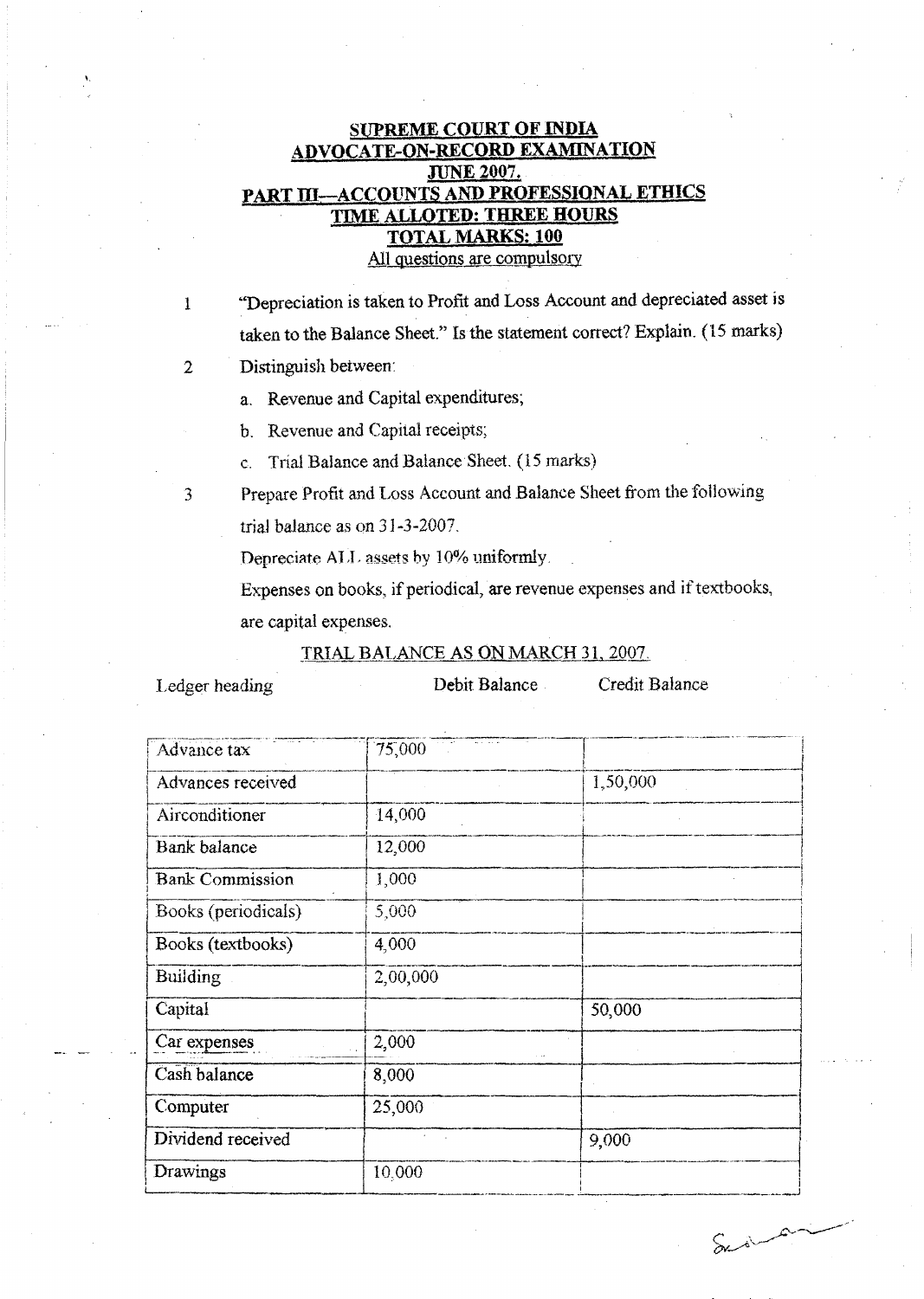| Equity shares          | 17,000       |          |
|------------------------|--------------|----------|
| Fees paid to Jr. Adv.  | 20,000       |          |
| Fees paid to Sr. Adv.  | 50,000       |          |
| Fees received          |              | 4,00,000 |
| Land                   | 1,00,000     |          |
| Membership<br>expense  | 3,000        |          |
| (professional)         |              |          |
| Mobile phone (purchase | 3,000        |          |
| cost)                  |              |          |
| Salary paid to clerk   | 32,000       |          |
| Telephone expenses     | 11,000       |          |
| Travel<br>expenses     | 16,000       |          |
| (professional)         |              |          |
| Typewriter             | 1,000        |          |
| <b>TOTAL</b>           | 6,09,000     | 6,09,000 |
|                        | $(20$ morton |          |

ZU marks)

#### Part B-Professional Ethics

Q. 4 "It is settled position of law that a journalist or lawyer does not have a sacrosanct right to withhold information regarding crime under the guise of professional ethics. A lawyer cannot claim a right over professional communication beyond what is permitted under Section 126 of the Evidence Act. There is also no law that permits a newspaper or a journalist to withhold relevant information from courts though they have been given such power by virtue of Section 15(2) of the Press Council Act, 1978 as against the Press Council." Do you agree with the legal proposition? Give reasons with special reference to the advantages and disadvantages of allowing journalists to keep confidential their sources of their information. (20 marks)

Q. 5 In what circumstances, do the advocates have the right to go on strike? Is it obligatory on every member of the Bar to join the strike? Give illustrations. (15 marks).

 $\sqrt{2}$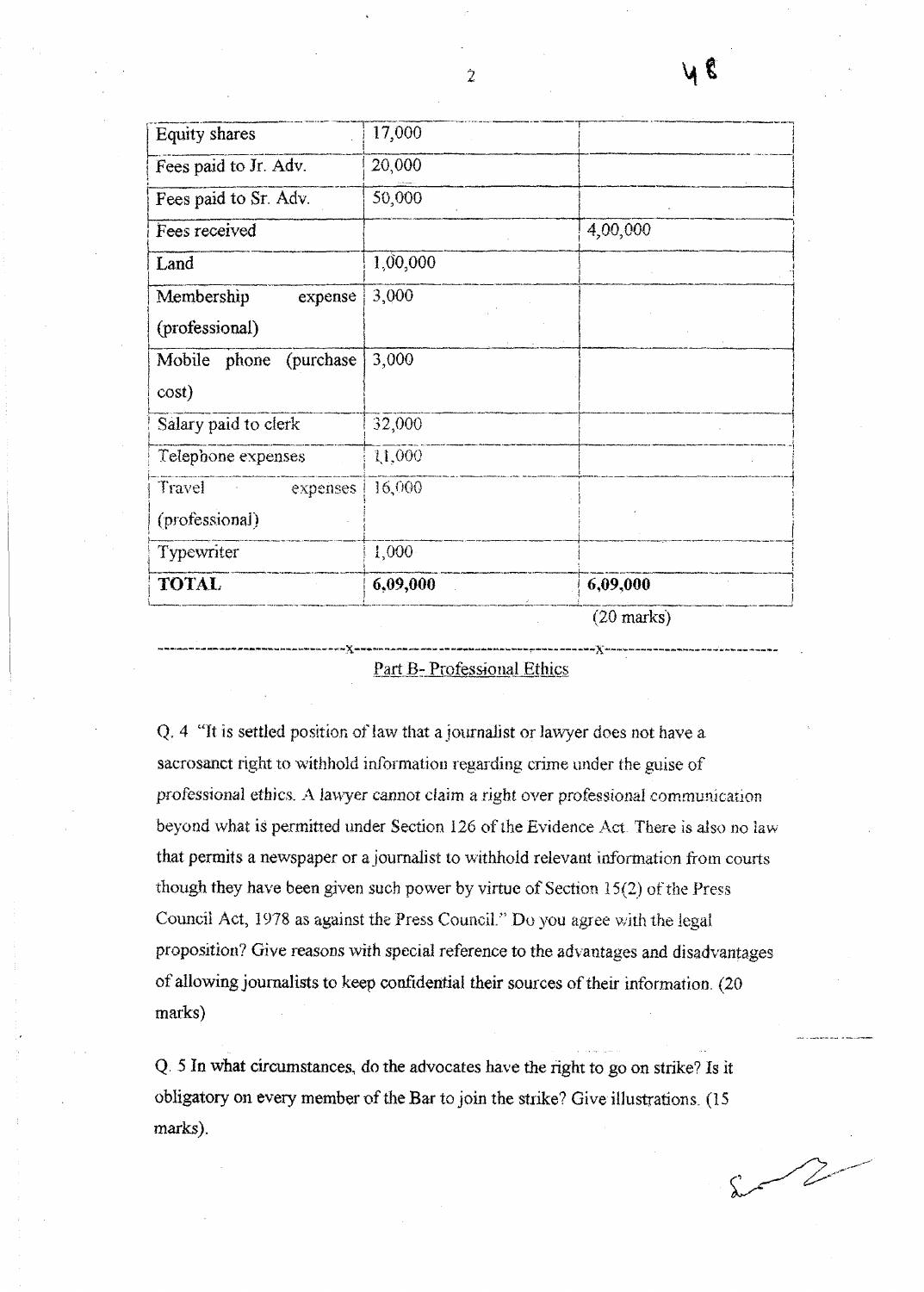Q. 6. "Soliciting briefs is against professional ethics". This principle of the Bar Council applicable in India is not followed in England and the USA. Has the time come to change this rule? What should be the limits of soliciting? Why? (IS married).

 $\sim$ 2

 $\mathbb{Z}^2$  $\overline{\mathcal{L}}$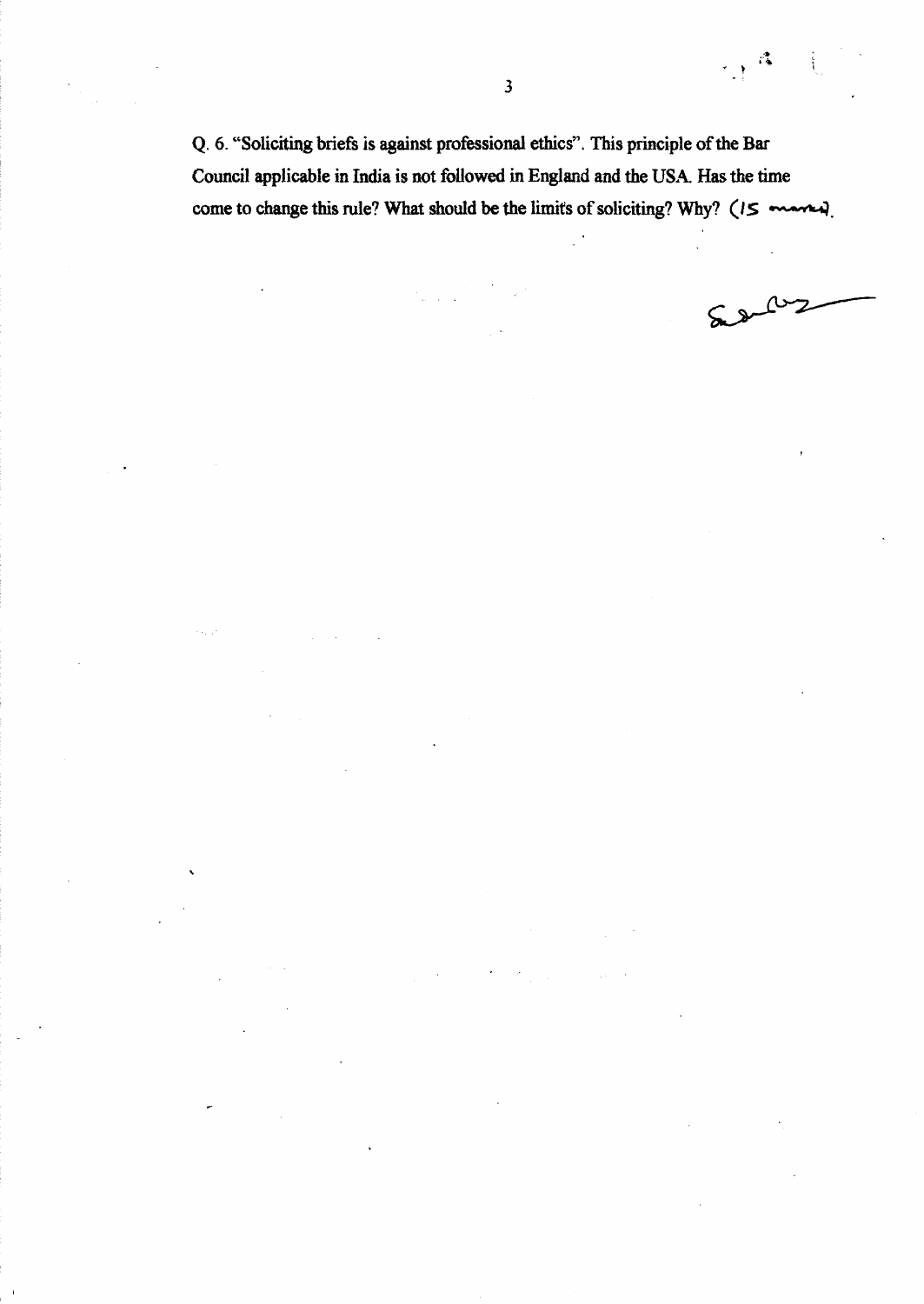## SUPREME COURT OF INDIA

## Advocate -on-Record Examination - June 2007

## PAPER-IV LEADING CASES

TIME:Three hours

Total Marks:100

## **INSTRUCTION**

- 1. Answer briefly any four questions.
- 2. All questions carry equal marks.
- Q.I' What is a creamy layer in the context of Article 16(4), under Article 335. Its Constitutionality and scope. Indra Sawhney and others Vs. Union of India and others 1992 supp(3)SCC217 , M.Nagaraj and other Vs. Union of India 2006(8)SCC 212.
- Q.II What are essential principles of Judicial Review, its scope, Wednesbury unreason-ableness how applicable. Tata Cellular Vs. Union of India 1994 (6)SCC 651 ,Jayrajbhai Jayantibhai Patel Vs. Anilbhjai Nathubhai Patel and others 2006 (8)SCC 200
- Q.1I1 The different fundamental rightsconferred under Part III of the Constitution are not isolated rights but constitute an amalgam of rights which together guarantee freedom and democracy. Discuss this proposition in the light of the judgment of the Supreme Court in Rustom Covasjee Cooper Vs. Union of India-1970(1)SCC 248.